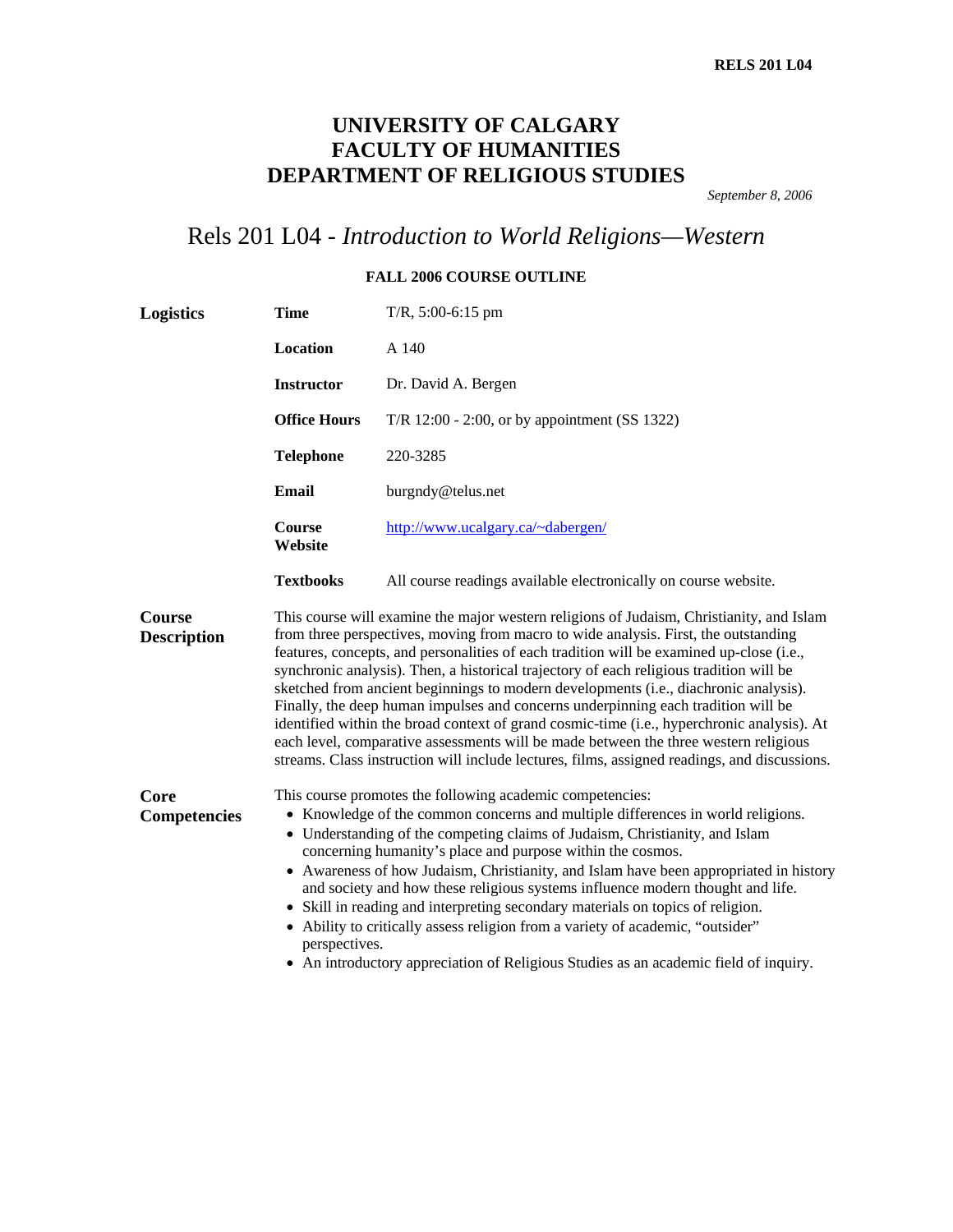| <b>Student</b>          | • Attendance of lectures                                                                                                                           |                    |
|-------------------------|----------------------------------------------------------------------------------------------------------------------------------------------------|--------------------|
| <b>Responsibilities</b> | • Comprehension and engagement of presented materials<br>• Conceptual control of basic facts, concepts, and issues<br>• Study of assigned readings |                    |
| Learning                | Three equally weighted tests (September 26, October 3 and 10)                                                                                      | 30%                |
| <b>Assessment</b>       | Midterm Exam (October 31)                                                                                                                          | 30%                |
|                         | <b>Registrar scheduled final exam (2 hours)</b>                                                                                                    | 40%                |
|                         |                                                                                                                                                    | <b>Total: 100%</b> |

#### PLEASE NOTE:

- given the nature of the subject of the subject and the approaches adopted for this course, it is vital that students attend the first week of class to understand the basic premises involved in academic studies of religion.
- tests must be written/submitted on the dates scheduled. No exceptions will be made, except for death, significant illness, or domestic affliction (corroborated by a valid note from a physician or counsellor). The instructor must be contacted within twenty-four hours of a missed exam or deadline.
- a variety of testing styles will be employed in the midterm and final exams (multiple choice, fill-in-theblank, matching, short answer, long answer etc.).
- students anticipating a class absence should find a classmate willing to loan his/her notes; no lecture notes will be available from the instructor.

| <b>Grading</b><br><b>Scale</b> |            | A numerical grade is assigned for each course requirement. Following the final graded<br>component, a letter grade is assigned, using the department-approved table of<br>equivalencies: |             |                                                                                                                                                                                                                                                                   |  |  |
|--------------------------------|------------|------------------------------------------------------------------------------------------------------------------------------------------------------------------------------------------|-------------|-------------------------------------------------------------------------------------------------------------------------------------------------------------------------------------------------------------------------------------------------------------------|--|--|
|                                | $A+100-96$ | $B+84-80$                                                                                                                                                                                | $C+69-65$   | $D+ 54-53$                                                                                                                                                                                                                                                        |  |  |
|                                | A 95-90    | 79-75<br>B.                                                                                                                                                                              | 64-60<br>C. | 52-50<br>$\Box$                                                                                                                                                                                                                                                   |  |  |
|                                | A-89-85    | $B - 74-70$                                                                                                                                                                              | $C-59-55$   | F<br>under $50$                                                                                                                                                                                                                                                   |  |  |
|                                |            | N.B. All written assignments will be graded with regard to both form<br>and content.                                                                                                     |             |                                                                                                                                                                                                                                                                   |  |  |
| Academic<br><b>Honesty</b>     |            |                                                                                                                                                                                          |             | Plagiarism is not tolerated at the University of Calgary and has serious consequences.<br>Your essays/presentations must be your own work and inadequate referencing may be<br>seen as plagiarism. Please see the relevant sections on Academic Misconduct in the |  |  |

*consult your instructor.* 

*current University Calendar. If you have questions about correct referencing, please*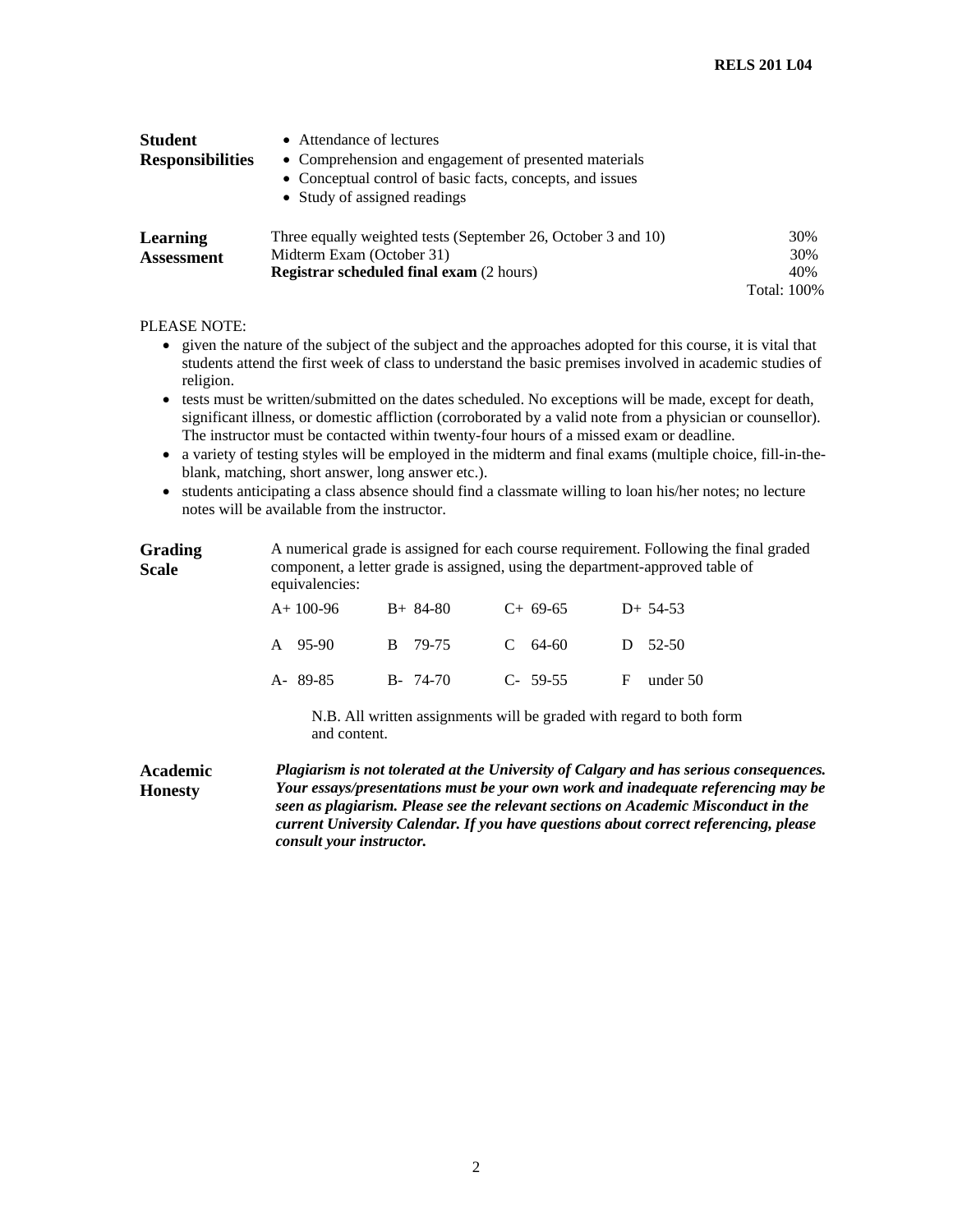| Academic<br><b>Accommodation</b> | If you are a student with a disability who requires academic accommodation and you have<br>not registered with the Disability Resource Centre, please contact their office at 220-<br>8237. Students who have not registered with the Disability Resource Centre are not<br>eligible for formal academic accommodation. Once registered, please discuss any<br>upcoming tests/examinations with the instructor <b>two weeks</b> before the scheduled date. |
|----------------------------------|------------------------------------------------------------------------------------------------------------------------------------------------------------------------------------------------------------------------------------------------------------------------------------------------------------------------------------------------------------------------------------------------------------------------------------------------------------|
| <b>Gnosis</b>                    | Gnosis is the Religious Studies Student Club. For membership or more information<br>please email: <b>gnosis@ucalgary.ca</b> or visit http://www.ucalgary.ca/~gnosis.                                                                                                                                                                                                                                                                                       |

### **COURSE SCHEDULE**

|           | I. COMPARATIVE FEATURES OF WESTERN RELIGIONS (Synchronic Approach) |  |  |
|-----------|--------------------------------------------------------------------|--|--|
| September | Introduction to RELS 201                                           |  |  |
| 12/14     |                                                                    |  |  |
|           | Introduction: The Academic Study of Western Religion               |  |  |
| 19/21     | Comparative Ideologies in Western Religions                        |  |  |
|           | Judaism                                                            |  |  |
|           | Christianity                                                       |  |  |
|           | Islam                                                              |  |  |
| 26/28     | Test #1                                                            |  |  |
|           | Comparative Authority Systems in Western Religions                 |  |  |
|           | Judaism                                                            |  |  |
|           | Christianity                                                       |  |  |
|           | Islam                                                              |  |  |
|           |                                                                    |  |  |
|           | Film (if time): Half the Kingdom                                   |  |  |
| October   | Test #2                                                            |  |  |
| 3/5       | Comparative Ritual/Ethical Systems in Western Religions            |  |  |
|           | Judaism                                                            |  |  |
|           | Christianity                                                       |  |  |
|           | Islam                                                              |  |  |
|           |                                                                    |  |  |
|           | I. WESTERN RELIGIONS IN HISTORY (Diachronic Approach)              |  |  |
| 10/12     | Test #3                                                            |  |  |
|           | Excursus: Introduction to Western Religion in History              |  |  |
|           | Judaism in History                                                 |  |  |
|           | Part One                                                           |  |  |
|           | Part Two                                                           |  |  |
|           | Part Three                                                         |  |  |
|           | Film (if time): Night and Fog                                      |  |  |
|           |                                                                    |  |  |
| 17/19     | Christianity in History                                            |  |  |
|           | Part One                                                           |  |  |
|           | Part Two                                                           |  |  |
|           | Part Three                                                         |  |  |
|           | Film (if time): The Protestant Spirit                              |  |  |
| 24/26     |                                                                    |  |  |
|           | Islam in History                                                   |  |  |
|           | Part One                                                           |  |  |
|           | Part Two                                                           |  |  |